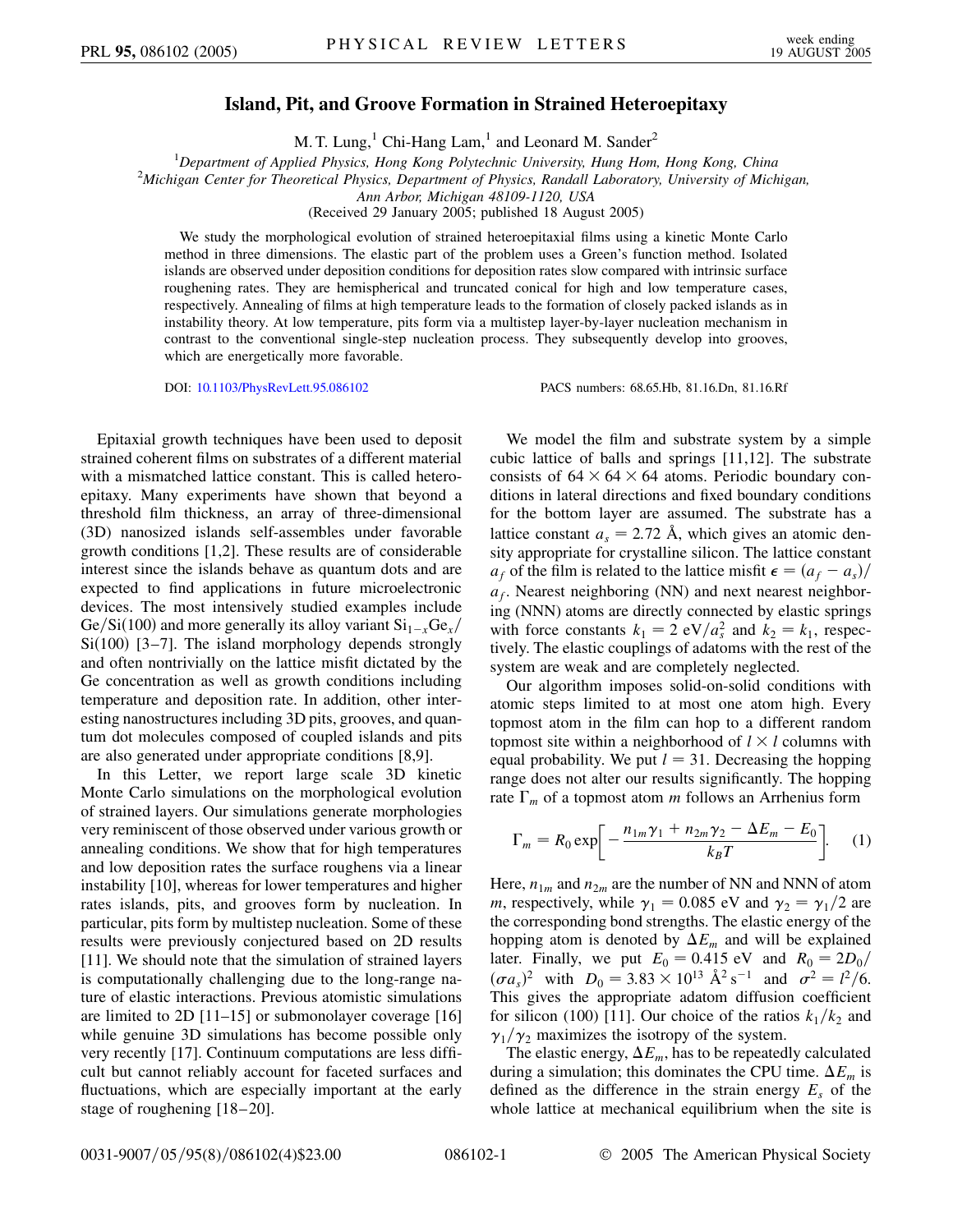occupied minus that when it is unoccupied. Calculating *Es* requires solving a long-range elasticity problem to obtain the atomic positions of every atom in the film and the substrate. We have found it possible to significantly speed up the calculation by applying an exact Green's function method. A method of this type was introduced by Tewary [21] in the context of point impurities. We generalized the technique to free surfaces in Ref. [11]. The result of these developments is that we can solve the elastic problem at a surface site using reduced equations involving only other surface atoms. Moreover, we use a surface coarsening scheme in which morphological details of the surface far away from atom *m* are averaged [11]. As a result, calculating  $\Delta E_m$  involves only about 160 effective particles and takes less than 1 s on a 3 GHz Pentium computer. Hopping events are then sampled using an acceptance-rejection algorithm aided by quick estimates of  $\Delta E_m$ , which enables a high acceptance probability. A simulation reported here typically involves  $10<sup>6</sup>$  successful hopping events and takes 10 days to complete. We have considered large misfit and in some cases also high deposition rates so that the computations can be manageable.

We have simulated the deposition of films with  $8\%$ lattice misfit at temperature 1000 K and deposition rate  $R = 20000 \text{ ML s}^{-1}$ . Figure 1 shows the resulting morphology from a typical run at a nominal film thickness of 3 MLs. Isolated hemispherical islands are observed. Most of them nucleate when the nominal coverage is about 1 ML and then grow steadily as more atoms are deposited. Coarsening via exchange of atoms among islands (Ostwald ripening) also occurs. Some small islands shrink and vanish eventually. However, coalescence of islands is suppressed by their mutual elastic repulsion [22]. In fact, the edges of neighboring islands are often deformed to avoid each other.

In our simulations, as in experiments, the deposition rate has a substantial effect on surface morphology. At the rate considered above, island growth is limited by the supply of atoms. Individual islands have already relaxed to their equilibrium shapes. That is, deposition is slow relative to the formation dynamics and geometrical relaxation of islands. In contrast, at  $R > 5 \times 10^5$  ML s<sup>-1</sup>, layers of



FIG. 1 (color online). Surface from simulation of deposition at 1000 K and 20 000 ML s<sup>-1</sup> in (a) top view and (b) 3D view. The gray scale shows the local height of the surface, and the exposed part of the substrate is shaded in brown.

atoms quickly accumulate before the resulting film roughens. We have observed from simulations of deposition at such rates as well as simulations of annealing that the development of a peak to peak roughness of, for example, 6 MLs takes about 6  $\mu$ s, which is identified as a strain induced roughening time. A deposition rate  $R > 5 \times$  $10^5$  ML s<sup>-1</sup>, in fact, guarantees that the film is at least 3 MLs thick at 6  $\mu$ s. Thus, deposition and accumulation of atoms is fast compared to roughening. With an abundant supply of atoms, the roughening dynamics is similar to that for annealing except for a trivial vertical drift of the whole surface. We discuss annealing in detail next.

We have simulated annealing of initially flat films with 10 MLs of atoms and 6% lattice misfit at 1000 K. Figures  $2(a)-2(c)$  show snapshots of the evolution. The 2D islands and pits first develop leading to a high step density [Fig. 2(a)]. At this point, the film is still relatively flat and highly stressed. The misfit has little impact on the morphology except for an enhancement of the step density due to a reduction of the effective step free energy. As the roughness increases, long-range elastic interactions begin to dominate and lead to the formation of 3D islands and pits with gentle slopes [Fig. 2(b)]. Subsequently, well developed 3D islands bounded by a network of grooves emerge [Fig. 2(c)].

The (100) surface studied above is not a true facet as is evident from the abundance of surface steps in Fig. 2(a). The temperature 1000 K must be above the surface roughening transition temperature. Similar surface properties are observed for temperatures down to 750 K, which is our estimate of the roughening temperature for our model at 6% misfit. Above the roughening temperature, the surface energy varies smoothly with the local inclination. The strain-induced roughening of such an unfaceted surface is



FIG. 2 (color online). Snapshots from annealing of an initially flat film at 1000 K at time (a)  $t = 20$ , (b) 50, and (c) 100  $\mu$ s, and (d) a plot of surface width *w* against *t* for 5 independent runs.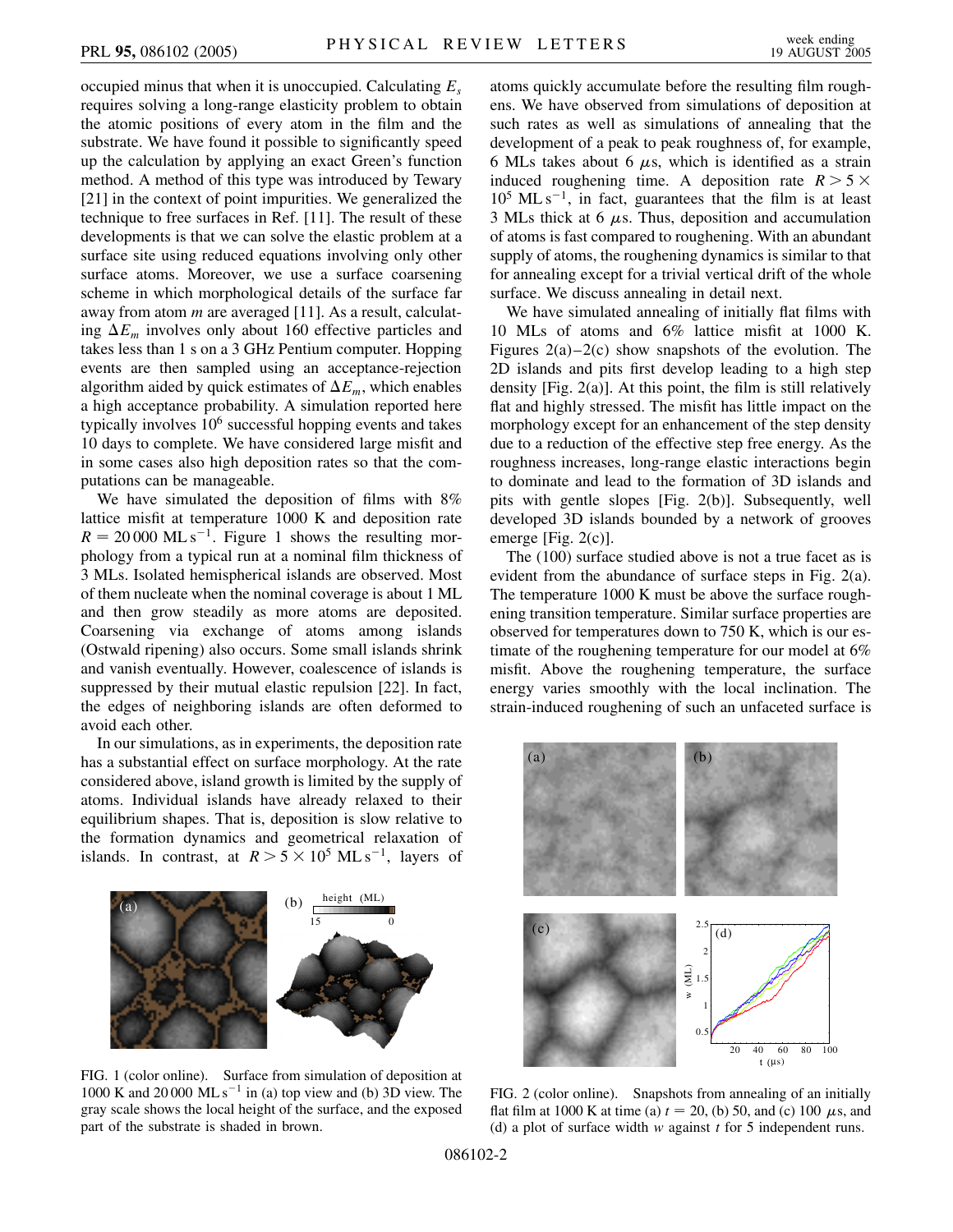described by the Asaro-Tiller-Grinfeld instability theory [10], which predicts that random perturbations of the surface at sufficiently long wavelengths spontaneously amplify. The surface will gradually be dominated by modulations at the most unstable wavelengths.

The validity of the instability theory in describing our annealing results at 1000 K is further supported by the following observations. First, the sidewalls of the newly emerging islands are gentle and their inclinations increase gradually rather than abruptly. Moreover, the island base areas stay relatively constant. Further, we see in Fig. 2(d) the rms surface width *w* against the annealing time *t* for 5 independent runs. We observe that *w* increases steadily and the ensemble fluctuations are small as expected for barrierless processes. The morphological development also qualitatively resembles the initial evolution of  $\mathrm{Si}_{1-x}\mathrm{Ge}_{x}/\mathrm{Si}(100)$  films at high temperature and low misfit [6]. Tersoff *et al.* have argued that the  $Si_{1-x}Ge_x(100)$ surface under these conditions is not a true facet [23] and theories based on unfaceted surfaces apply, although the suggestion is still controversial [7].

Next, we consider 600 K, which is well below the estimated roughening temperature of 750 K. Drastically different morphologies indicating distinct roughening mechanisms are observed. Figure 3 shows a surface at a nominal coverage of 2 MLs from a simulation of deposition at 8% misfit and 10 ML  $s^{-1}$ . We again observe isolated islands but they are now truncated cones. Most islands are out of equilibrium; their heights are limited by energy barriers for upper layer nucleation.

We have also simulated annealing at 600 K. Figures  $4(a) - 4(c)$  show three snapshots from a typical run. A large 2D island and a few smaller 2D pits first appear [Fig. 4(a)]. Later, 3D pits develop [Fig. 4(b)]. They become elongated and gradually turn into grooves [Fig. 4(c)]. Analogous 3D structures are also observed for deposition at rates fast compared to roughening.

A significant feature is that only part of the surface roughens even after a long annealing time in sharp contrast to the high temperature case. This indicates that the surface is a true facet below the roughening temperature. Its energy is a singular function of the slope and instability theory does not apply. Instead, nucleation theory is expected to describe the formation of 3D islands or pits [24,25].



FIG. 3 (color online). Surface from simulation of deposition at 600 K and 10 ML  $s^{-1}$ .

According to this theory, an island or pit has to overcome an energy barrier associated with a critical volume before it can be stable. Figure 4(d) plots the rms surface width *w* against time from 5 independent runs during the early stage of roughening. There are large ensemble fluctuations supporting the relevance of nucleation processes. However, there exists no dominating jump in *w* associated with a single successful nucleation event after which *w* grows steadily. Instead, multiple relatively rapid increments between flat plateaus can be observed and are associated with the creation of lower layers in the dominant pits. Therefore, *single-step nucleation theory is invalid*. The formation of 3D pits in Fig. 4 and, in fact, also of the 3D islands in Fig. 3 instead follows a sequential layer-by-layer nucleation mechanism. Specifically, for a growing pit, atoms are ejected continuously while lateral expansion takes place at constant pit depth. Once the bottom becomes sufficiently large, nucleation of a further layer will be possible. Thus, the growth is based on the correlated processes of continuous lateral expansion and periodic sudden nucleation of deeper layers. The associated rates depend not only on the pit geometry but also on the presence of nearby islands or pits due to both exchange of atoms and elastic interactions. A detailed theoretical analysis is currently lacking.

The selection mechanism between islands and pits also deserves further explanation. Continuum elasticity theory shows that islands and pits with infinitesimal slopes relieve elastic energy equally well [24]. It is visually apparent that an up-down symmetry exists for surfaces in Fig. 2(a) and to a lesser extent also in Fig. 2(b). However, pits are increasingly favored energetically compared to islands as local slopes become steeper [26]. At low temperatures, the energy difference is already significant for single layered structures. Specifically, asymmetry between 2D islands



FIG. 4 (color online). Snapshots from annealing of an initially flat film at 600 K at time (a)  $t = 0.1$ , (b) 0.15, and (c) 0.22 s, and (d) a plot of *w* against *t* for 5 independent runs.